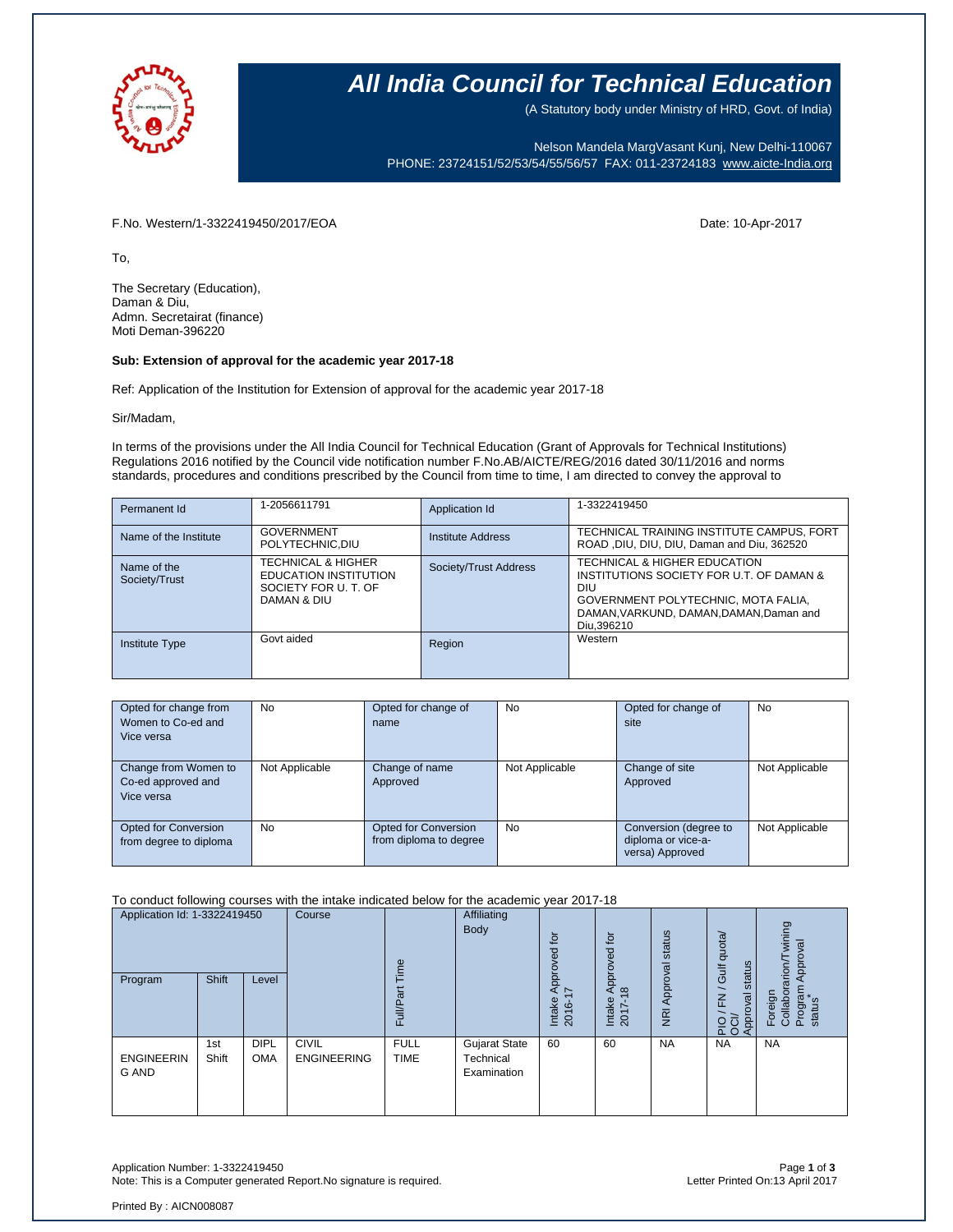

# **All India Council for Technical Education**

(A Statutory body under Ministry of HRD, Govt. of India)

Nelson Mandela MargVasant Kunj, New Delhi-110067 PHONE: 23724151/52/53/54/55/56/57 FAX: 011-23724183 [www.aicte-India.org](http://www.aicte-india.org/)

| <b>TECHNOLO</b><br>GY                               |              |                           |                                         |                            | Board                                                     |    |    |           |           |           |
|-----------------------------------------------------|--------------|---------------------------|-----------------------------------------|----------------------------|-----------------------------------------------------------|----|----|-----------|-----------|-----------|
|                                                     |              |                           |                                         |                            |                                                           |    |    |           |           |           |
| <b>ENGINEERIN</b><br>G AND<br><b>TECHNOLO</b><br>GY | 1st<br>Shift | <b>DIPL</b><br><b>OMA</b> | <b>ELECTRICAL</b><br><b>ENGINEERING</b> | <b>FULL</b><br><b>TIME</b> | <b>Gujarat State</b><br>Technical<br>Examination<br>Board | 60 | 60 | <b>NA</b> | <b>NA</b> | <b>NA</b> |
| <b>ENGINEERIN</b><br>G AND<br><b>TECHNOLO</b><br>GY | 1st<br>Shift | <b>DIPL</b><br><b>OMA</b> | <b>MECHANICAL</b><br><b>ENGINEERING</b> | <b>FULL</b><br><b>TIME</b> | <b>Gujarat State</b><br>Technical<br>Examination<br>Board | 60 | 60 | <b>NA</b> | <b>NA</b> | <b>NA</b> |

The above mentioned approval is subject to the condition that

GOVERNMENT POLYTECHNIC,DIU

shall follow and adhere to the Regulations, guidelines and directions issued by AICTE from time to time and the undertaking / affidavit given by the institution along with the application submitted by the institution on portal.

In case of any differences in content in this Computer generated Extension of Approval Letter, the content/information as approved by the Executive Council / General Council as available on the record of AICTE shall be final and binding.

Strict compliance of Anti-Ragging Regulation:- Approval is subject to strict compliance of provisions made in AICTE Regulation notified vide F. No. 37-3/Legal/AICTE/2009 dated July 1, 2009 for Prevention and Prohibition of Ragging in Technical Institutions. In case Institution fails to take adequate steps to Prevent Ragging or fails to act in accordance with AICTE Regulation or fails to punish perpetrators or incidents of Ragging, it will be liable to take any action as defined under clause 9(4) of the said Regulation.

#### **Note: Validity of the course details may be verified at www.aicte-india.org**

 **Prof. A.P Mittal Member Secretary, AICTE**

Copy to:

- **1. The Regional Officer,** All India Council for Technical Education Industrial Assurance Building 2nd Floor, Nariman Road Mumbai - 400 020, Maharashtra
- **2. The Director Of Technical Education\*\*,** Daman and Diu
- **3. The Registrar\*\*,** Gujarat State Technical Examination Board

### **4. The Principal / Director,**

GOVERNMENT POLYTECHNIC,DIU TECHNICAL TRAINING INSTITUTE CAMPUS, FORT ROAD ,DIU, DIU,DIU, Daman and Diu,362520

Application Number: 1-3322419450 Page **2** of **3** Note: This is a Computer generated Report.No signature is required.